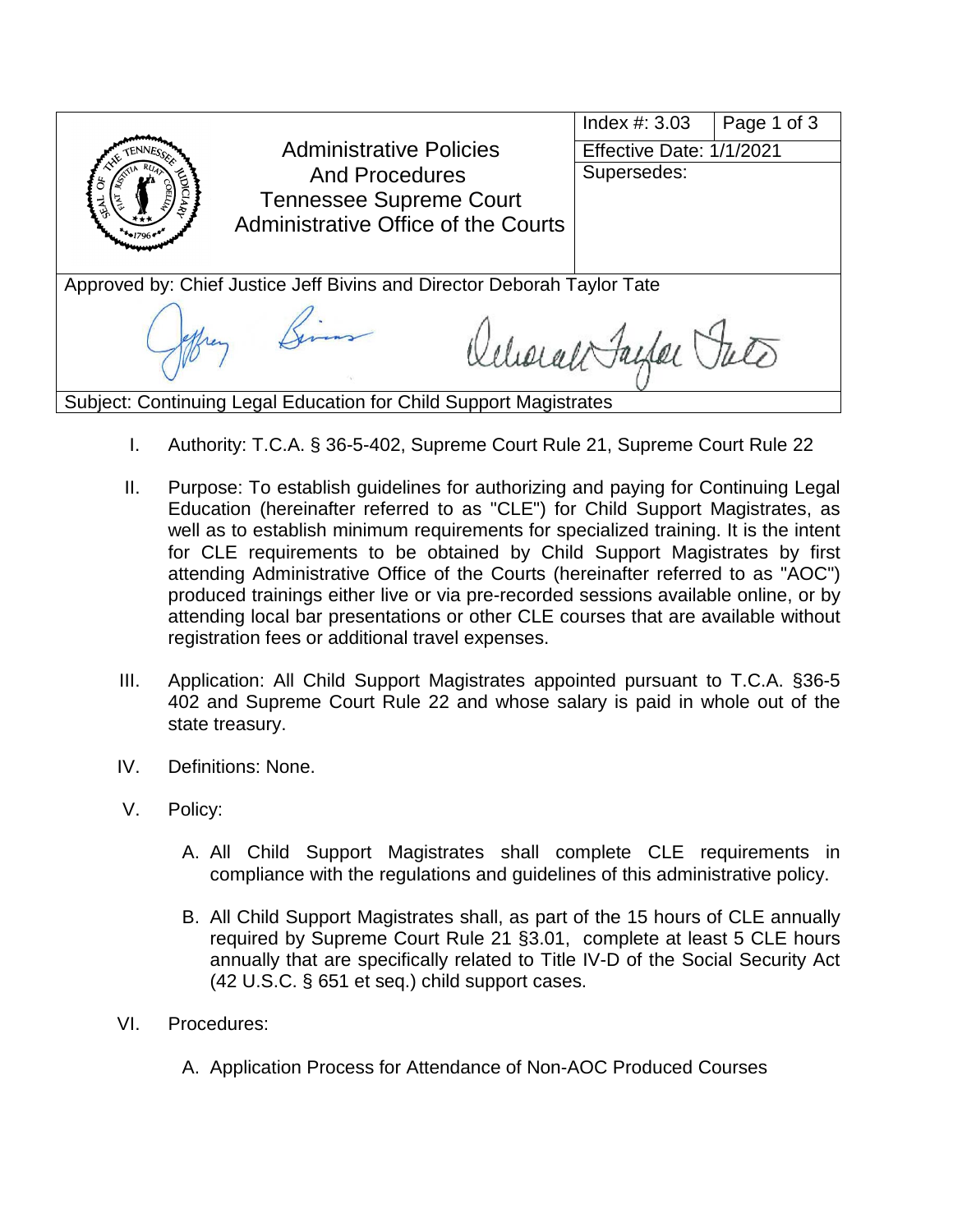- 1. Prior Written Request Should the magistrate determine that it is beneficial to attend a CLE program that is not produced or sponsored by the AOC or that is not available locally with no registration fees or additional travel, the magistrate shall make a written request to travel to or attend an education conference at least six (6) weeks prior to the date of the course. Requests must be sent to the AOC director.
- 2. Approval The AOC will notify the magistrate in writing whether the request has been approved or denied. If approved, the magistrate will be given additional instructions regarding travel arrangements.
- B. Reimbursement Procedure for Attendance of Non-AOC Produced Courses
	- 1. The state will pay for required annual CLE requirements subject to available funds. Note: It is the intent for CLE requirements to be obtained by magistrates by first attending AOC produced trainings either live or via pre-recorded sessions available online, or by attending local bar presentations or other CLE courses that are available without registration fees or additional travel expenses.
	- 2. Local Programs: It is the primary intent of this program to afford magistrates the opportunity to attend AOC produced CLE programs or local CLE programs at state expense. These programs should be considered in order to reduce the total cost of such programs. The AOC will reimburse the magistrate for his/her registration fees and pay his/her CLE fee charged by the Commission on Continuing Legal Education.
	- 3. Out-of-Town Programs: When AOC produced or local programs are not available or for good cause shown and with the prior approval of the AOC director, magistrates who travel to another city to attend CLE programs will be reimbursed for their registration fees for the CLE program. They also may be reimbursed for travel expenses, in keeping with the Judicial Travel Regulations in effect at the time the travel is incurred, and subject to the availability of funds. Travel shall be at the least expensive rates and at no time will there be reimbursement for first class flights.
	- 4. Certification of Attendance & Reimbursement Procedures: Upon completion of the program, certification of attendance must be provided to the AOC director. Expenses will not be paid without proof of course attendance and will be reimbursed by inclusion of expenses on the magistrate's monthly expense claim.